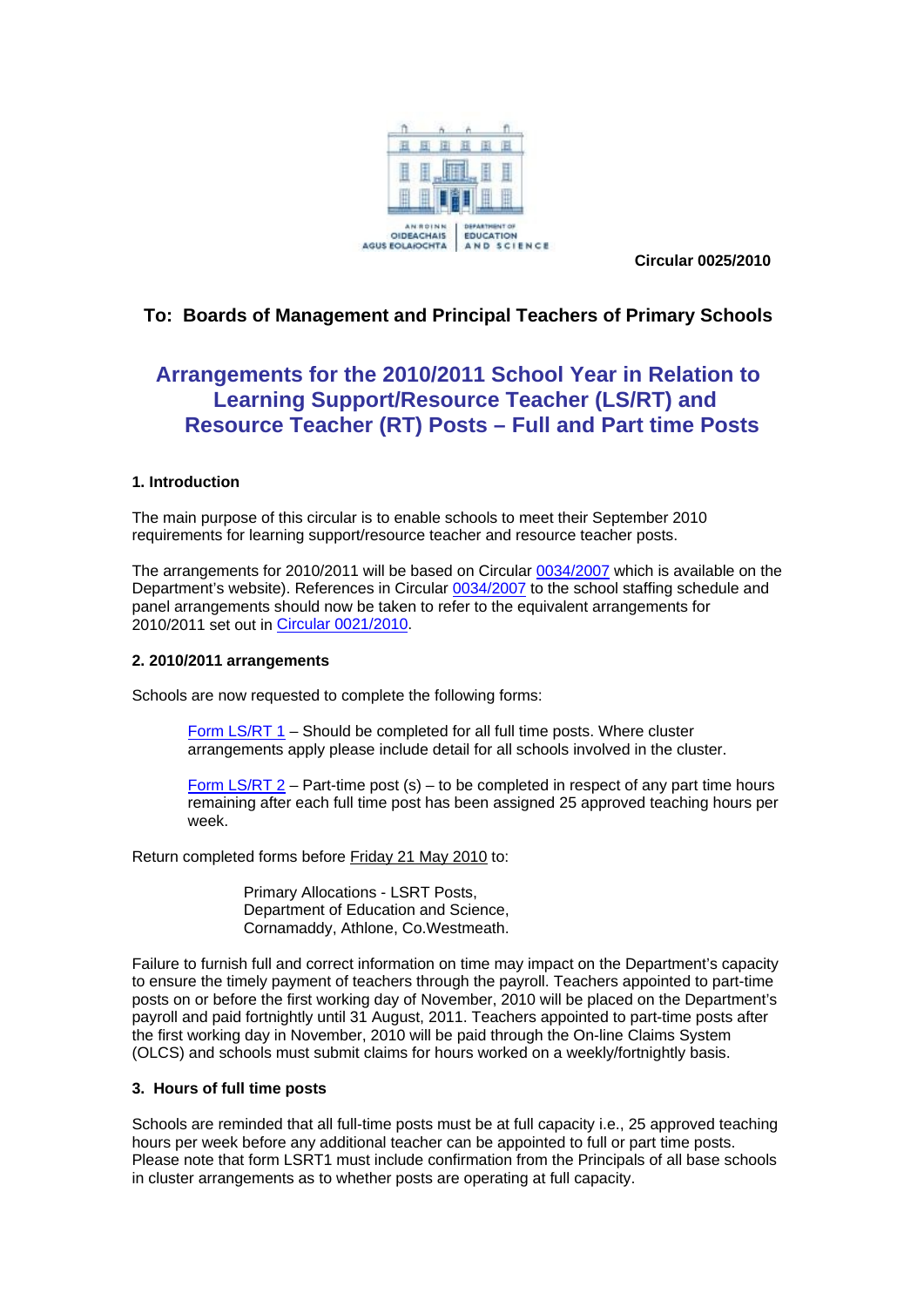### **4. Suppression of posts below required minimum hours**

It is the responsibility of all schools to ensure that contact is made with the Primary Allocations – LS/RT Posts Section if a fulltime post is no longer warranted i.e. if the post no longer has the required minimum hours.

Where the number of hours making up an LS/RT or RT post fall below the required minimum level, (22 hours to retain the 1<sup>st</sup> post and 44 hours for 2<sup>nd</sup> post) the teacher, if eligible, has the option to be placed on the relevant redeployment panel. Contact should be made with the Primary Allocations Section if the teacher is eligible for the main panel and with Primary Allocations – LS/RT Posts, if the special national panel applies.

## **5. Special National Panel**

The Special National Panel exists for certain probated teachers with conditional registration (restricted recognition), whose posts are suppressed and are teaching in special schools, in special classes in primary schools, as resource teachers (low incidence) in primary schools or who hold Learning Support Resource Teacher posts under the general allocation model in primary schools on the basis of Circular 02/05 and Circular 36/06.

Special schools with vacancies and primary schools with special class and resource teacher (low incidence) vacancies can fill such posts by way of advertisement provided the offer to remaining teacher(s) on the panel is turned down on grounds of distance or all panels, including the special national panel, are cleared.

The requirement to use the Special National Panel does not apply if the vacant post is in a special school/class for pupils with Specific Learning Disability (SLD) or in Hospital Schools where Irish is a requirement.

### **The Special National Panel is currently in operation. Schools with vacancies should email enquiries relating to teachers on the panel to [lsrt@education.gov.ie](mailto:lsrt@education.gov.ie)**

When teachers are opting to be placed on the special national panel they are requested to indicate if they are interested in receiving offers of posts outside the 45km limit and, if yes, the counties in which they are willing to consider the offer of a post. This information will be provided to schools with vacancies and is aimed at ensuring the smooth operation of the special national panel.

# **6. Developing Schools**

If your school has been approved for Developing School Status, an appropriate adjustment will automatically be made to the school's allocation under the General Allocation Model.

### **7. Review of General Allocation**

The Review of the General Allocation is at an advanced stage and is being considered within the Department of Education and Science.

An Irish version of this circular is also available on the Department website.

Please note that queries regarding the Circular may be E-Mailed to: [lsrt@education.gov.ie](mailto:lsrt@education.gov.ie)

Hubert Loftus, March, 2010.

Principal Officer, Primary Allocations – LSRT Posts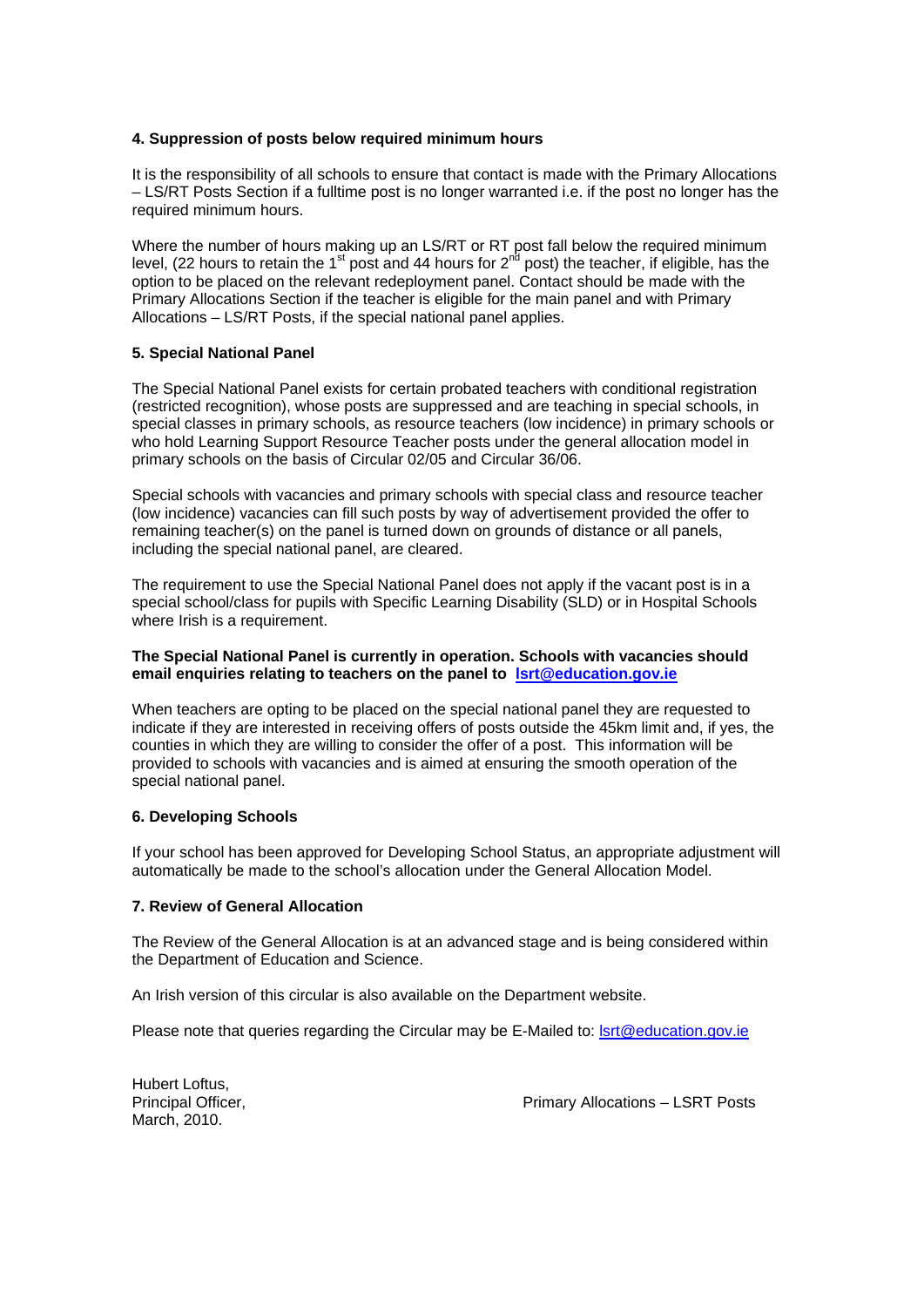

# <span id="page-2-0"></span>**Form LS/RT 1**

# **Application for full-time LS/RT and/or RT Post 2010/2011 School Year**

# **Base School Details:**

|                                                                       | Roll No.: ___________         |
|-----------------------------------------------------------------------|-------------------------------|
| <b>School Address:</b>                                                |                               |
| <b>Telephone No:</b><br><u> 1980 - Andrea Andrew Maria (h. 1980).</u> | Fax No: _____________________ |
| Email:                                                                |                               |

**(A) Please indicate below the position regarding the overall number of fulltime posts sought under the terms of Circular 0025/2010 for the 2010/11 school year compared to the number of such posts sanctioned for your school in 2009/10.** 

| Tick the appropriate box.                         |  |
|---------------------------------------------------|--|
| Number of fulltime posts will reduce in 2010/11   |  |
|                                                   |  |
| Number of fulltime posts will increase in 2010/11 |  |
|                                                   |  |

**Number of fulltime posts remains at the same level as in 2009/10**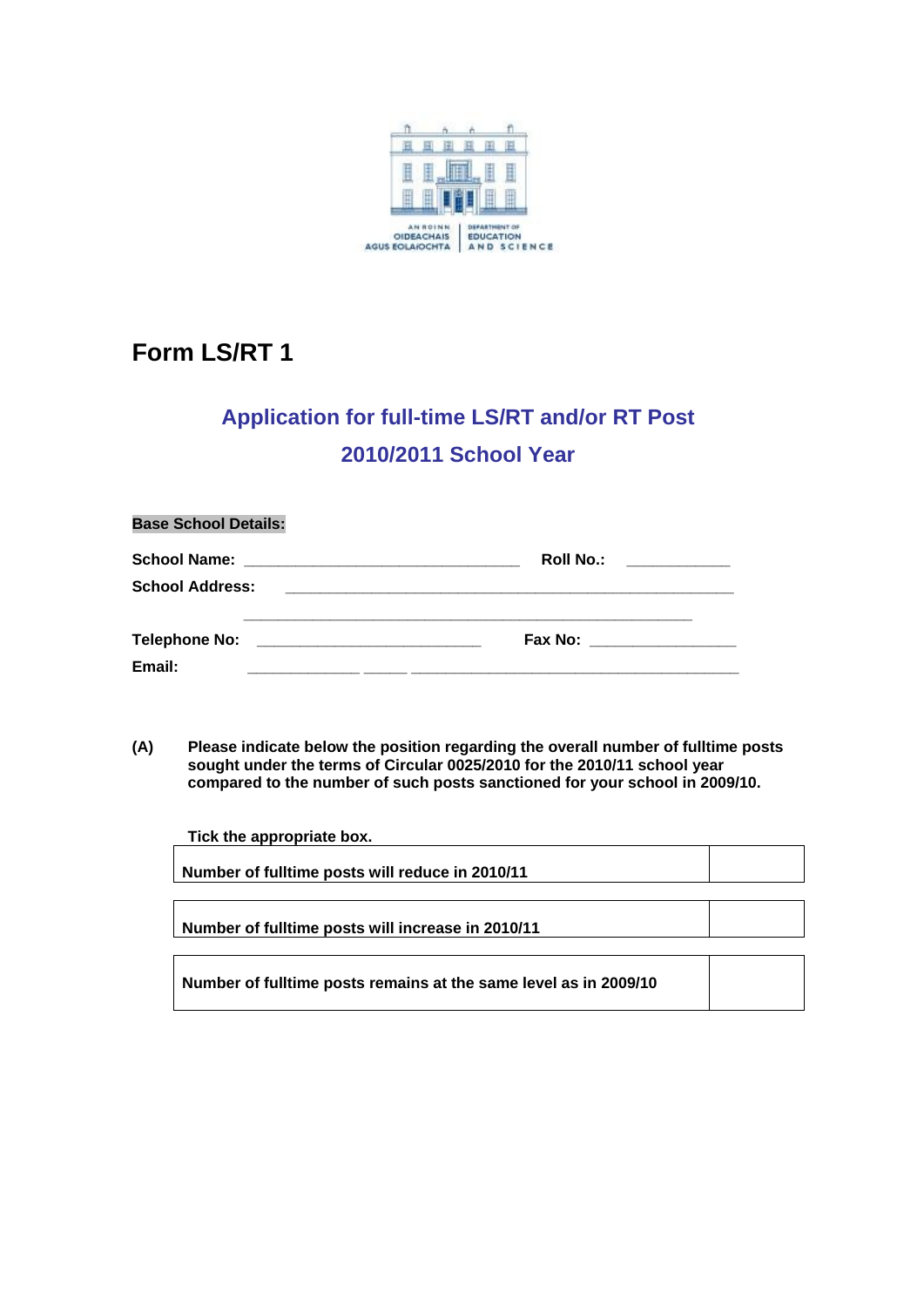# **(B) Proposed Composition of Post(s) for 2010/2011:**

 **Please complete both Table 1 & 2.** 

**Table 1 – fill in total hours for applicant school and all other schools involved in cluster, if any.** 

| <b>School Name &amp; Roll No</b><br><b>Insert Base school name first</b><br>followed by all schools<br>involved in cluster<br>arrangement | General<br><b>Allocation</b><br>hours | Low<br>incidence<br>hours<br>(approved<br>by SENO) | <b>Transitional</b><br>$Hours -$<br><b>Historical</b><br>arrangements<br>under Circular<br>02/05, only<br>applicable at<br>this stage to a<br>small amount<br>of schools | Is any school<br>involved in<br>another cluster<br>Yes/No |
|-------------------------------------------------------------------------------------------------------------------------------------------|---------------------------------------|----------------------------------------------------|--------------------------------------------------------------------------------------------------------------------------------------------------------------------------|-----------------------------------------------------------|
|                                                                                                                                           |                                       |                                                    |                                                                                                                                                                          |                                                           |
|                                                                                                                                           |                                       |                                                    |                                                                                                                                                                          |                                                           |
|                                                                                                                                           |                                       |                                                    |                                                                                                                                                                          |                                                           |
|                                                                                                                                           |                                       |                                                    |                                                                                                                                                                          |                                                           |
|                                                                                                                                           |                                       |                                                    |                                                                                                                                                                          |                                                           |
|                                                                                                                                           |                                       |                                                    |                                                                                                                                                                          |                                                           |
|                                                                                                                                           |                                       |                                                    |                                                                                                                                                                          |                                                           |

# **Table 2 – fill in breakdown of hours for each post in the base school**

| Post No (e.g.<br>Post 1, 2, 3 etc) | General<br><b>Allocation</b><br>hours | Low<br>incidence<br>hours | <b>Transitional</b><br><b>Hours</b> | <b>Total hours for</b><br>each post |
|------------------------------------|---------------------------------------|---------------------------|-------------------------------------|-------------------------------------|
| Post 1                             |                                       |                           |                                     |                                     |
| Post 2 (if any)                    |                                       |                           |                                     |                                     |
| Post 3 (if any)                    |                                       |                           |                                     |                                     |

*Any post that comprises general allocation hours only or general allocation hours and low incidence hours is regarded as an LSRT (Learning Support Resource Teaching) Post.* 

*A post comprising low incidence hours only (sanctioned by SENO) is regarded as a Resource Post***.** 

**Schools are reminded that all full-time posts must be at full capacity i.e. 25 approved teaching hours per week before any additional teacher can be appointed to a full or part time post.** 

**Please note if any of the schools listed above also have an LSRT1 Form to submit, it is advisable for them to do so as soon as possible to facilitate appropriate sanction of all posts.**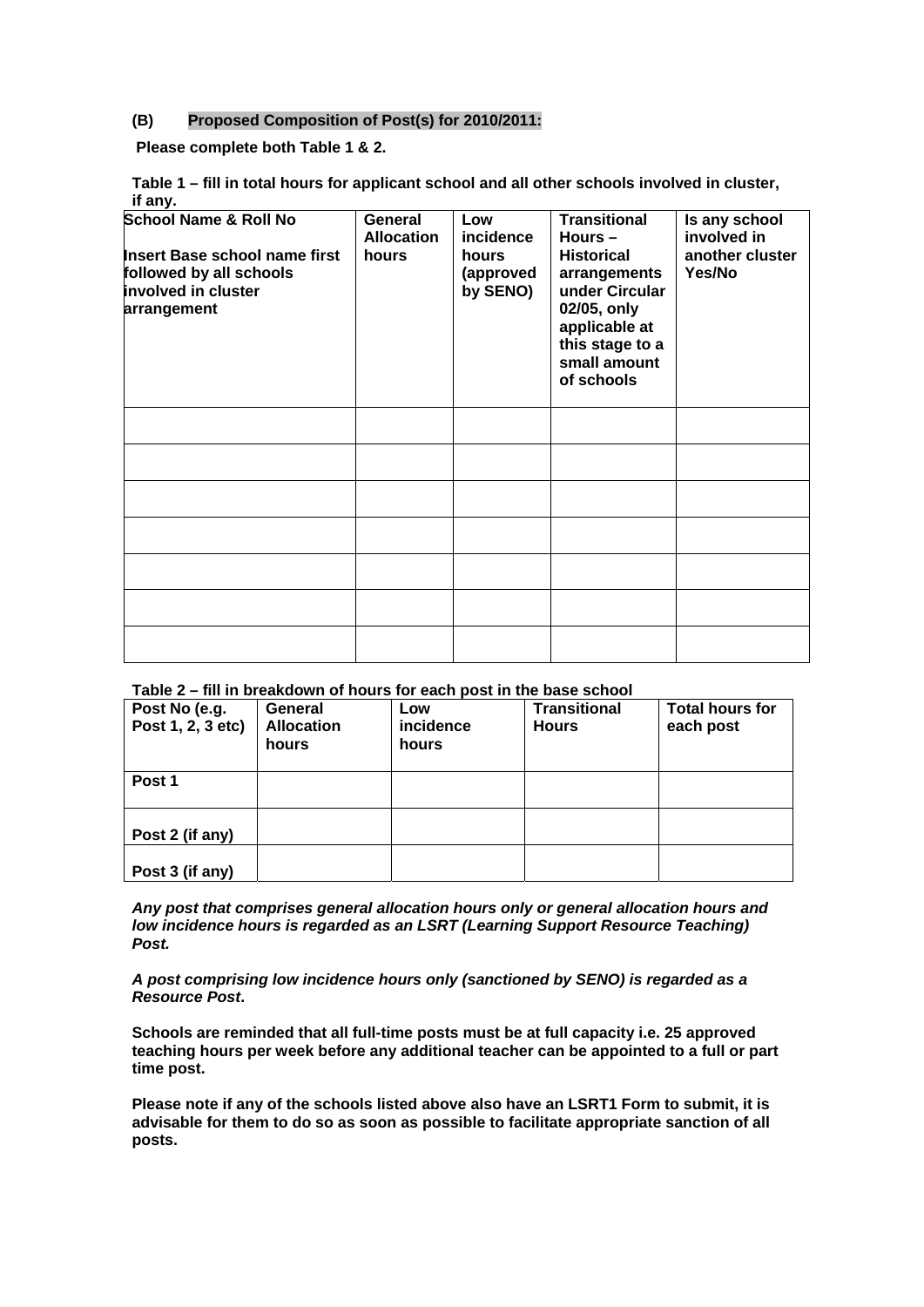## **(C) Schools with Developing School Status for 2010/2011**

If your school has Developing school status for 2010/11, please complete the following:

No. of pupils in special classes

No. of pupils with RTT support \_

# **(D) Declaration**: **to be signed by Principal/Chairperson BOM of all schools involved in**

## **post**

I declare that the above information is correct.

I am in agreement with the proposed cluster arrangements for this post as outlined in Section (B) above.

**I confirm that all full-time posts which are either in the base school or in any other school in this cluster that are also part of another cluster arrangement will be operating to full capacity i.e. 25 approved teaching hours per week before any additional teacher can be appointed to a full-time or part-time post.** 

In instances where there is a proposed change to an existing clustering arrangement, schools involved in the original cluster and not involved in the new arrangement must also sign below to indicate their agreement to the new arrangement.

All supporting documentation in relation to this form has been retained for possible review by the Department of Education & Science.

|                                            | Date: ____________ | Roll No.: ___________ |  |
|--------------------------------------------|--------------------|-----------------------|--|
| Principal / Chairperson BOM<br>Base School |                    |                       |  |
| Principal / Chairperson BOM                | Date: __________   | Roll No.: __________  |  |
|                                            |                    |                       |  |
|                                            | Date: __________   | Roll No.: ___________ |  |
| Principal / Chairperson BOM                |                    |                       |  |
|                                            | Date: ___________  | Roll No.: ___________ |  |
| Principal / Chairperson BOM                |                    |                       |  |